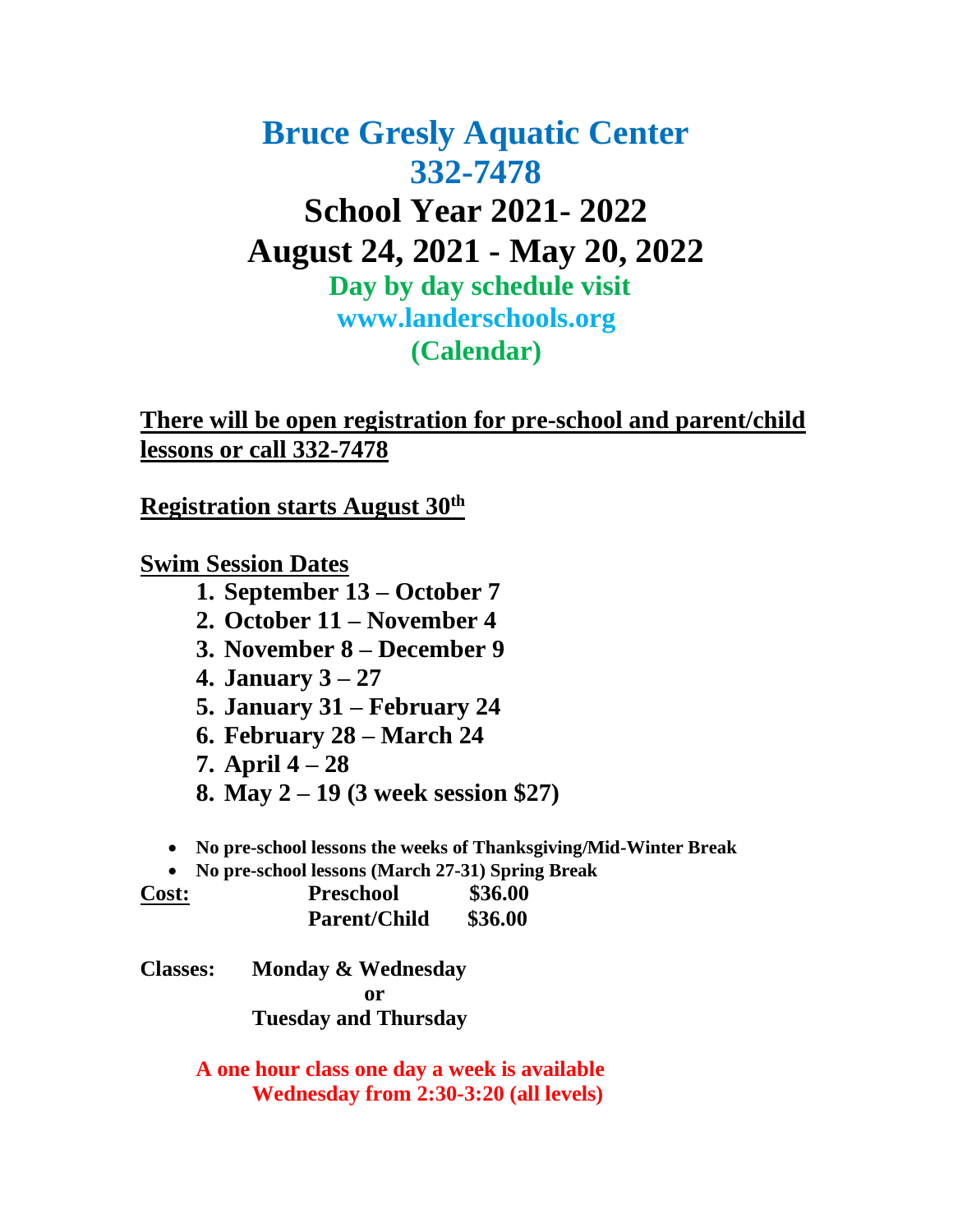### **If you have any questions please call the pool 332-7478**

## **Pre-school and Parent /Child Lessons School Year 2021-2022**

**Pre-school lessons** are open to all pre-school age children (2 and up). Fun classes include basic water adjustment, entering and exiting the pool independently, blowing bubbles, floating and more advanced skills. All children will be worked with at their skill level.

**Parent/Child** classes are open to babies and toddlers. It is a basic water adjustment class introducing parents to strategies that help young children learn to swim.

Sessions are 4 week long, 2 days per week. Mon & Wed or Tue & Thur Please ask about our 1 hour, 1 day a week classes Cost: \$36.00

**Please call the pool for more information (332-7478)**

## **Lander Swim Club**

The Lander Swim Club is a competitive age group swimming team affiliated with the United States Swimming Association (USA). Swim meets are held throughout the state on weekends and all swimmers are encouraged to attend any they desire and are required to swim in one home meet per year. Anyone who enjoys swimming is invited to join. All swimmers are taught the four competitive strokes; freestyle, back, breast, and butterfly by qualified USS coaches. For more information call the pool. (332-7478) or go to [www.landerswimclub.org](http://www.landerswimclub.org/)

#### **Adult Exercise Class/Water Aerobics**

These classes use the resistance of the water to tone muscles and moderately raises the heart rate. The low impact exercise helps with strength, circulation and overall health. This class is great for people with joint problems.

Monday through Friday- 7:45-8:30 am 10:30-11:45 am Cost: \$3.00 Punch cards available 50 punch cards \$115.00 25 punch cards \$57.50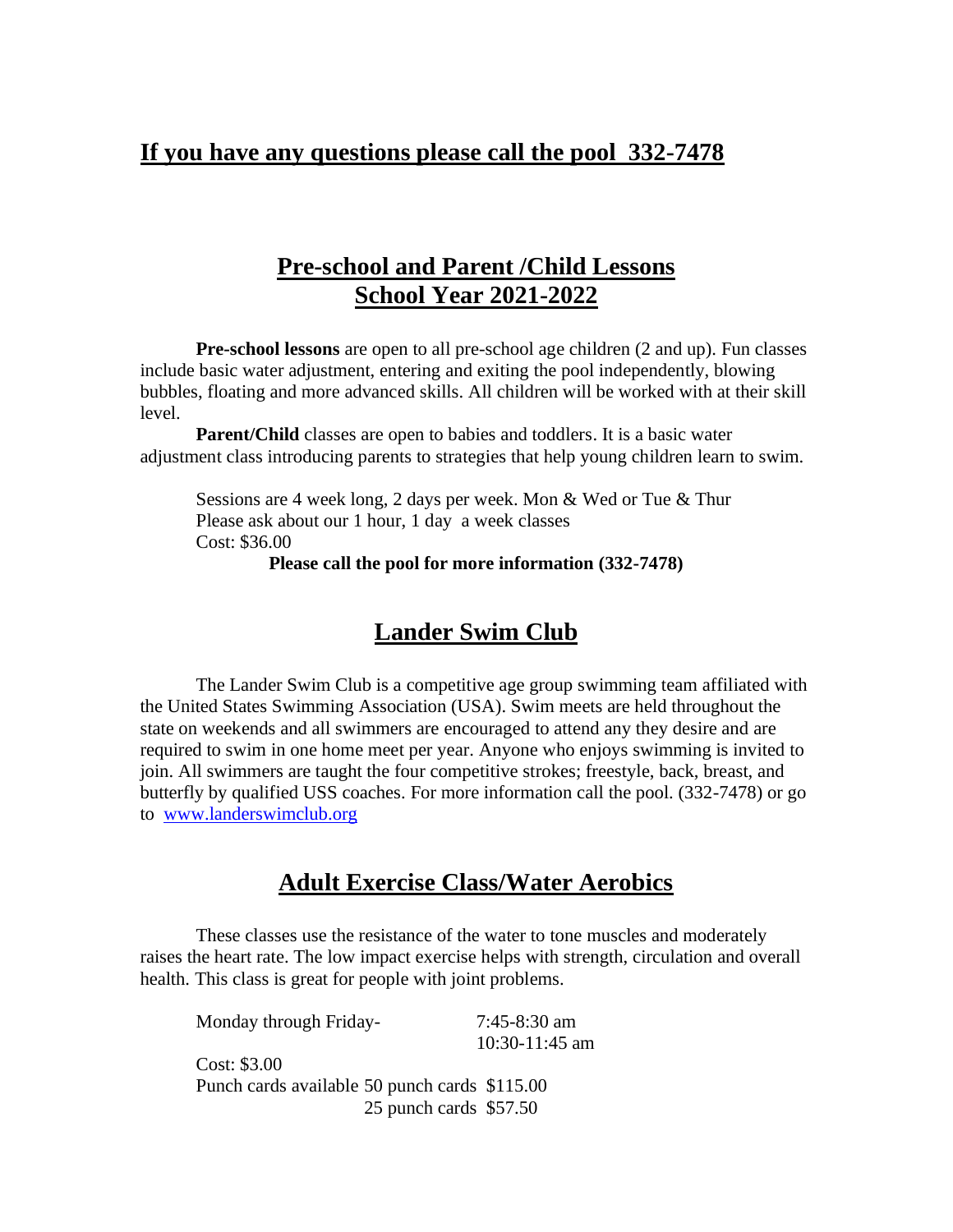#### **Lander Swim Pool**

|              | <b>Lap Swim</b>                                                     | <b>Lessons</b>                     | <b>Rec Swim</b>              | <b>Special</b>                                               |
|--------------|---------------------------------------------------------------------|------------------------------------|------------------------------|--------------------------------------------------------------|
| <b>Sun</b>   | 11:30-1:30                                                          | <b>None</b>                        | $2:00-4:00$<br>$6:00 - 8:00$ | <b>None</b>                                                  |
| Mon          | <b>Morning 5:15-6:15</b><br>$7:30$ am $-2:00$ pm<br>$9:00-10:00$ pm | $9:00-11:00$ am<br>$12:30-2:30$ pm | $7:30-9:00$ pm               | $7:30-9:00$ pm<br><b>Climbing wall</b>                       |
| <b>Tues</b>  | <b>Morning 5:15-6:15</b><br>$7:30$ am $-2:00$ pm                    | $9:00-11:00$ am<br>$12:30-2:30$ pm | $7:30-9:00$ pm               | <b>None</b>                                                  |
| <b>Wed</b>   | <b>Morning 5:15-6:15</b><br>$7:30$ am $-1:00$ pm                    | $9:00-11:00$ am<br>$12:30-3:20$ pm | $7:30-9:00$ pm               | 7:30-9:00 pm<br><b>Climbing wall</b>                         |
| <b>Thurs</b> | <b>Morning 5:15-6:15</b><br>$7:30$ am $-2:00$ pm<br>$9:00-10:00$ pm | $9:00-11:00$ am<br>12:30-2:30 pm   | $7:30-9:00$ pm               | <b>None</b>                                                  |
| Fri          | <b>Morning 5:15-6:15</b><br>$7:30$ am $-2:00$ pm                    | $12:30-2:30$                       | $7:30-9:00$ pm               | <b>Family Night</b><br><b>Special rate</b><br>\$8 per Family |
| <b>Sat</b>   | 11:30-1:30                                                          | <b>None</b>                        | $2:00-4:00$<br>$6:00 - 8:00$ | $6:00-8:00$ pm<br><b>Climbing wall</b>                       |

**\*Lap swim times subject to change without notice**

**\*Only approved floatation with signed waiver is allowed. Please enquire at the pool.**